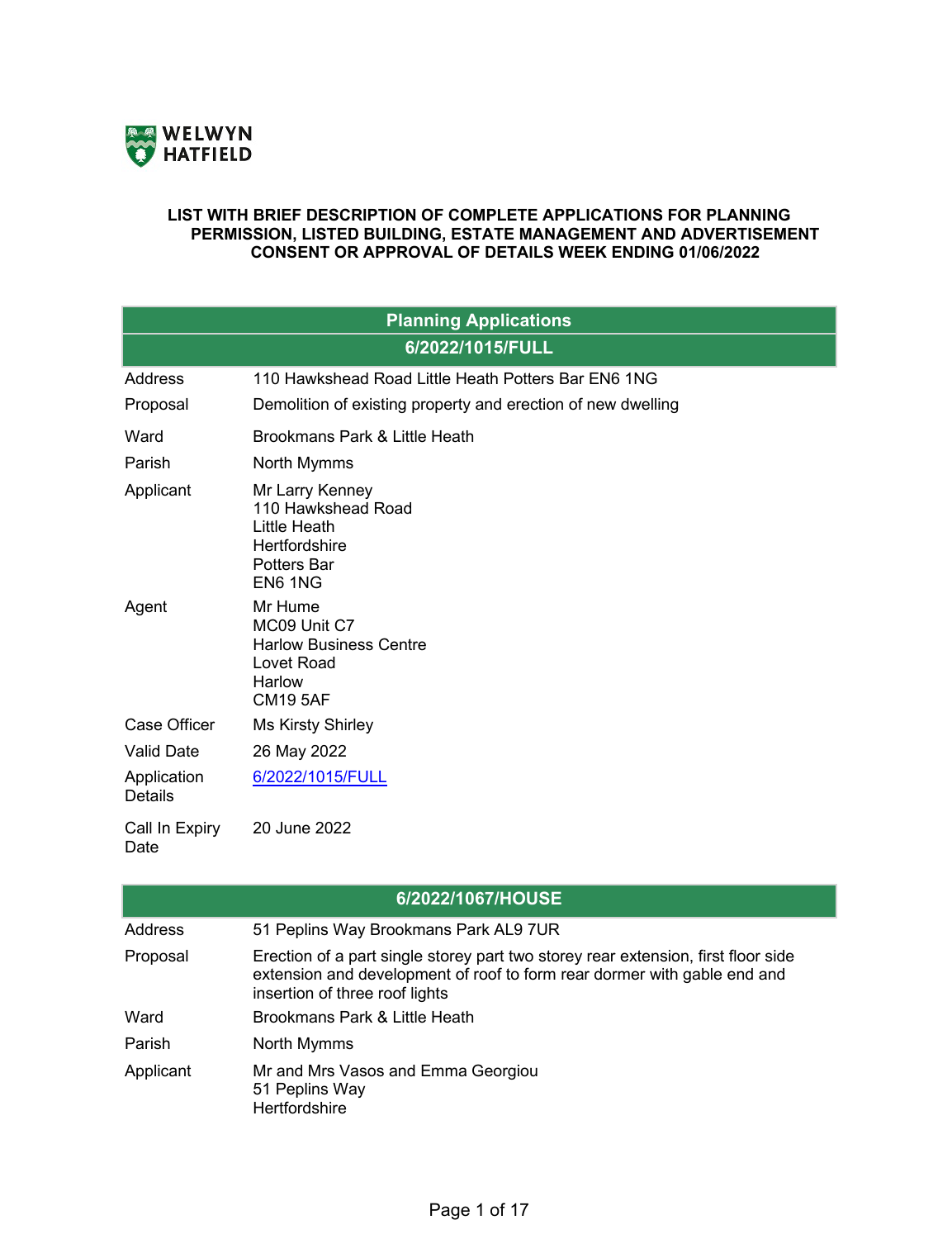|                        | Brookmans Park<br>AL9 7UR                                         |
|------------------------|-------------------------------------------------------------------|
| Agent                  | Mr Stephen Barrett<br>24 Ridge Crest<br><b>Fnfield</b><br>EN2 8JX |
| Case Officer           | Ms Ashley Ransome                                                 |
| Valid Date             | 09 May 2022                                                       |
| Application<br>Details | 6/2022/1067/HOUSE                                                 |
| Call In Expiry         | 17 June 2022                                                      |

Date

|                               | 6/2022/1069/HOUSE                                                                                      |
|-------------------------------|--------------------------------------------------------------------------------------------------------|
| Address                       | 12 Ramsey Close Brookmans Park Hatfield AL9 6NP                                                        |
| Proposal                      | Installation of ground floor window to facilitate the conversion of garage into<br>habitable space     |
| Ward                          | Brookmans Park & Little Heath                                                                          |
| Parish                        | North Mymms                                                                                            |
| Applicant                     | Mr Nhavira<br>12 Ramsey Close<br><b>Hertfordshire</b><br><b>Brookmans Park</b><br>AL9 6NP              |
| Agent                         | Mrs Dunbar<br>Lipscombe House<br><b>Ground Floor</b><br>2 Holywell Hill<br><b>St Albans</b><br>AL1 1BZ |
| <b>Case Officer</b>           | <b>Ms Kirsty Shirley</b>                                                                               |
| <b>Valid Date</b>             | 31 May 2022                                                                                            |
| Application<br><b>Details</b> | 6/2022/1069/HOUSE                                                                                      |
| Call In Expiry<br>Date        | 21 June 2022                                                                                           |

 $\overline{\phantom{a}}$ 

|           | 6/2022/1166/COND                                                                                    |
|-----------|-----------------------------------------------------------------------------------------------------|
| Address   | 75 Oaklands Avenue Hatfield AL9 7UH                                                                 |
| Proposal  | Submission of details pursuant to condition 7 (screening) on planning<br>permission 6/2021/3077/VAR |
| Ward      | Brookmans Park & Little Heath                                                                       |
| Parish    | North Mymms                                                                                         |
| Applicant | Oaklands Redevelopment Ltd                                                                          |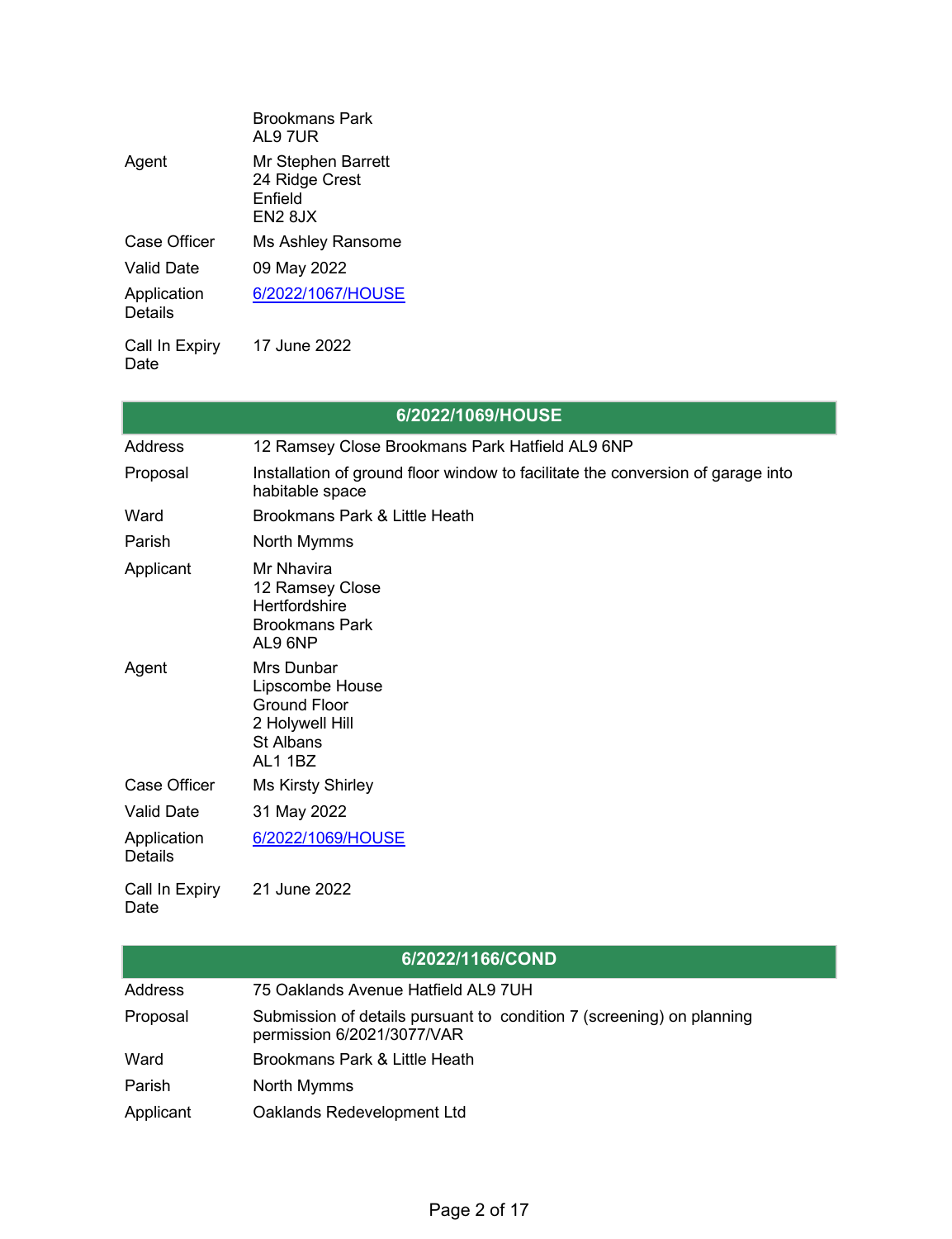|                               | c/o The Agent<br>36 Cannon Hill<br>I ondon<br>N14 6LG     |
|-------------------------------|-----------------------------------------------------------|
| Agent                         | Mr Chris Georgiou<br>36 Cannon Hill<br>I ondon<br>N14 6LG |
| Case Officer                  | Ms Ashley Ransome                                         |
| Valid Date                    | 30 May 2022                                               |
| Application<br><b>Details</b> | 6/2022/1166/COND                                          |

|                               | 6/2022/1198/PN8                                                                                                                                    |
|-------------------------------|----------------------------------------------------------------------------------------------------------------------------------------------------|
| <b>Address</b>                | Farmleigh Berkhamsted Lane Essendon Hatfield AL9 6JS                                                                                               |
| Proposal                      | Prior approval for proposed single storey rear extension- 5.4m in depth, 2.75m to<br>the eaves and 3.0m in height                                  |
| Ward                          | Brookmans Park & Little Heath                                                                                                                      |
| Parish                        | Essendon                                                                                                                                           |
| Applicant                     | Ben Burke Interior Design & Architecture<br>Farmleigh<br><b>Berkhamsted Lane</b><br>Essendon<br><b>Hertfordshire</b><br><b>Hatfield</b><br>AL9 6JS |
| Agent                         | <b>Mr Benedict Burke</b><br>19 Madeira Avenue<br>Worthing<br><b>BN11 2AT</b>                                                                       |
| <b>Case Officer</b>           | Ms Ashley Ransome                                                                                                                                  |
| <b>Valid Date</b>             | 24 May 2022                                                                                                                                        |
| Application<br><b>Details</b> | 6/2022/1198/PN8                                                                                                                                    |

|          | 6/2022/1118/TC                                                                                                                                                                                                                                 |
|----------|------------------------------------------------------------------------------------------------------------------------------------------------------------------------------------------------------------------------------------------------|
| Address  | 29A Turmore Dale Welwyn Garden City Hertfordshire AL8 6HT                                                                                                                                                                                      |
| Proposal | To fell 1 tree (species unknown) in our rear garden which is dead at the bottom.<br>It is 7 m in height and the canopy is $\sim$ 4 m maximum in spread.<br>It is in our back garden.<br>It is 4m from the house and 3m from the nearest fence. |
| Ward     | Handside                                                                                                                                                                                                                                       |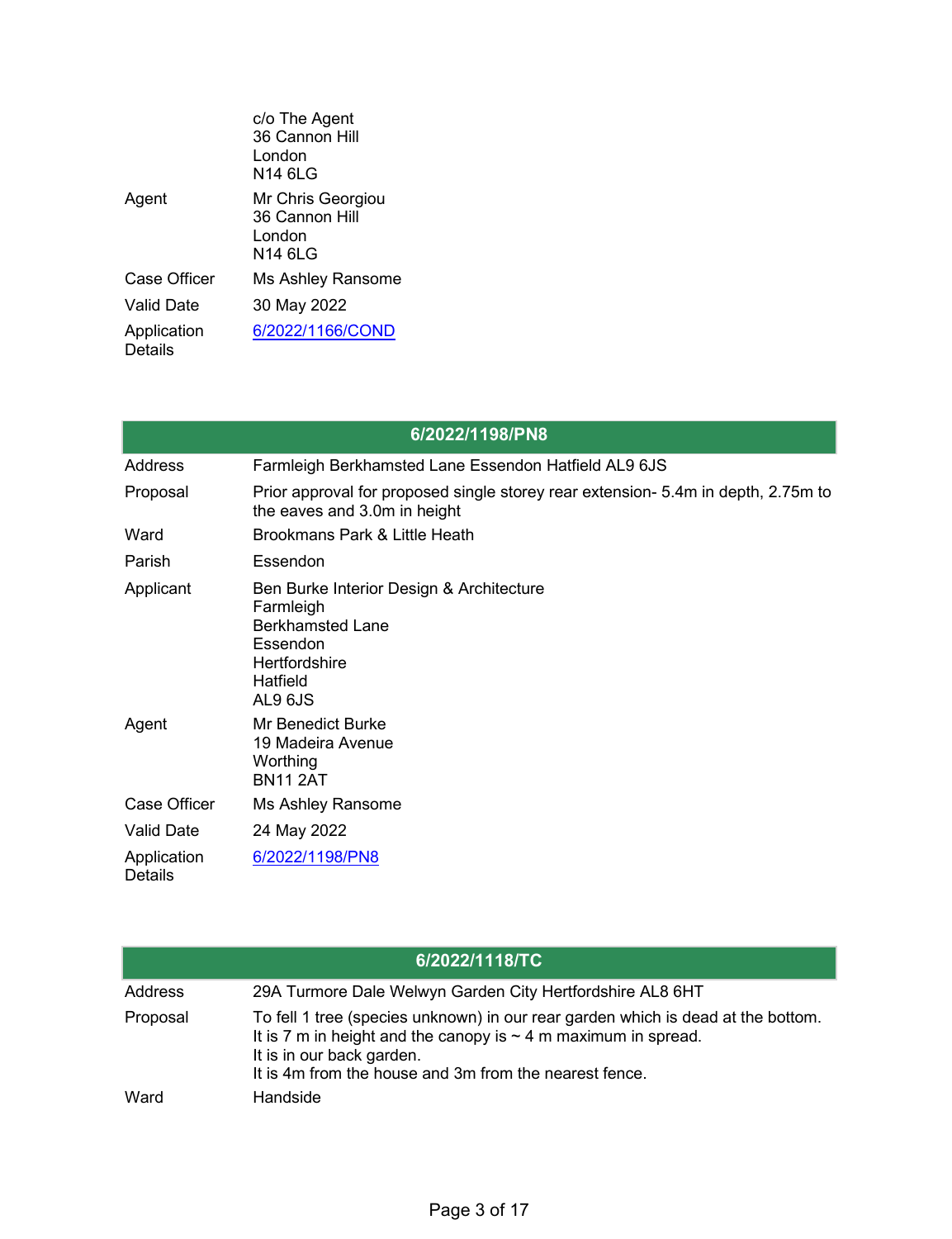| Parish                        |                                                                                |
|-------------------------------|--------------------------------------------------------------------------------|
| Applicant                     | Mrs Vanessa Viney<br>29a Turmore Dale<br><b>Welwyn Garden City</b><br>AI 8 6HT |
| Agent                         | Mrs Vanessa Viney<br>29a Turmore Dale<br>Welwyn Garden City<br>AL8 6HT         |
| Case Officer                  | Mr James Hare                                                                  |
| Valid Date                    | 16 May 2022                                                                    |
| Application<br><b>Details</b> | 6/2022/1118/TC                                                                 |

|                               | 6/2022/1142/HOUSE                                                                                                                                                                                            |
|-------------------------------|--------------------------------------------------------------------------------------------------------------------------------------------------------------------------------------------------------------|
| Address                       | 21 Barleycroft Road Welwyn Garden City AL8 6JX                                                                                                                                                               |
| Proposal                      | Erection of part single-storey & part two-storey extension with rooflights,<br>conversion of loft to habitable space with rear-facing dormer, increase in height<br>of parapet walls and replacement windows |
| Ward                          | Handside                                                                                                                                                                                                     |
| Parish                        |                                                                                                                                                                                                              |
| Applicant                     | Nazzim Ishaque<br>12 Longcroft Lane<br>Welwyn Garden City<br>AL8 6EA                                                                                                                                         |
| Agent                         | Mrs N Chew<br><b>Lytchett House</b><br>13 Freeland Park<br><b>Wareham Road</b><br>Poole<br><b>BH16 6FA</b>                                                                                                   |
| <b>Case Officer</b>           | Mr Raymond Lee                                                                                                                                                                                               |
| <b>Valid Date</b>             | 18 May 2022                                                                                                                                                                                                  |
| Application<br><b>Details</b> | 6/2022/1142/HOUSE                                                                                                                                                                                            |
| Call In Expiry<br>Date        | 20 June 2022                                                                                                                                                                                                 |

| 6/2022/1208/TC |                                                                                                                                                                           |  |
|----------------|---------------------------------------------------------------------------------------------------------------------------------------------------------------------------|--|
| Address        | 60 Attimore Road Welwyn Garden City AL8 6LP                                                                                                                               |  |
| Proposal       | All trees located in rear garden<br>T11 - Salllow - Reduce height by 4m. to maintain size<br>T7 - Apple - Reduce canopy By 2-3m to maintain canopy structure and optimise |  |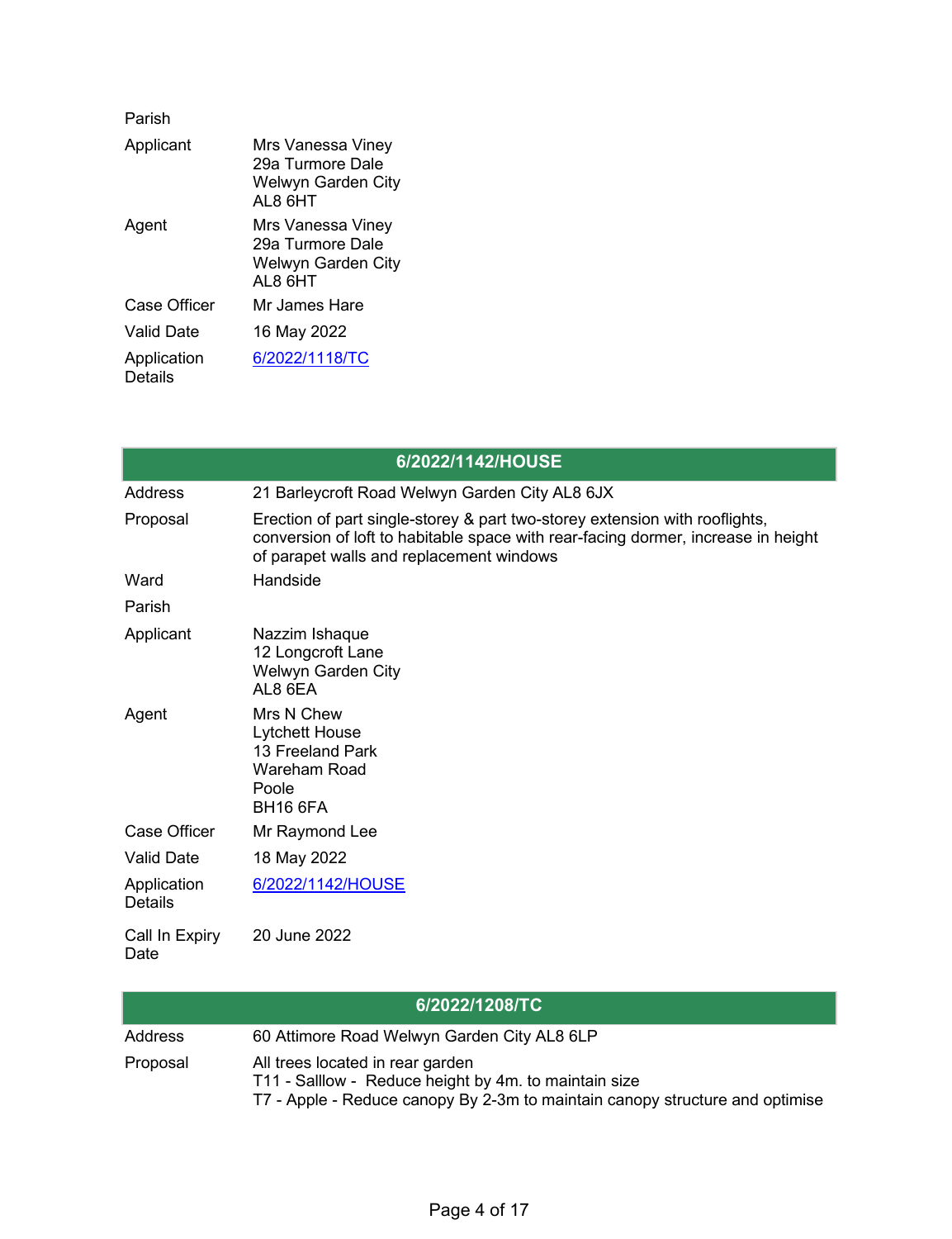|                        | fruit production<br>T5 - Crab Apple Reduce canopy by 1.5-2.5m                                   |
|------------------------|-------------------------------------------------------------------------------------------------|
| Ward                   | Handside                                                                                        |
| Parish                 |                                                                                                 |
| Applicant              | Mr Michael O Brien<br>60 Attimore Road<br>Hertfordshire<br><b>Welwyn Garden City</b><br>AL8 6LP |
| Agent                  | Mr Dean Cartwright<br>39 Lynmouth Road<br><b>Welwyn Garden City</b><br>AL7 3PB                  |
| Case Officer           | Mr James Hare                                                                                   |
| Valid Date             | 25 May 2022                                                                                     |
| Application<br>Details | 6/2022/1208/TC                                                                                  |

|                               | 6/2022/1226/TC                                                                                   |
|-------------------------------|--------------------------------------------------------------------------------------------------|
| Address                       | 108 Lemsford Lane Welwyn Garden City AL8 6YP                                                     |
| Proposal                      | 1 x Silver Birch to remove 3 low limbs<br>1 x Goat Willow to remove 5 limbs                      |
| Ward                          | Handside                                                                                         |
| Parish                        |                                                                                                  |
| Applicant                     | Mrs Jenny Stringer<br>108 Lemsford Lane<br><b>Hertfordshire</b><br>Welwyn Garden City<br>AL8 6YP |
| Agent                         | Mrs Kate Ryan<br>15 Great Ganett<br>Welwyn Garden City<br>AL7 3DA                                |
| <b>Case Officer</b>           | Ms Emma Griffin                                                                                  |
| <b>Valid Date</b>             | 25 May 2022                                                                                      |
| Application<br><b>Details</b> | 6/2022/1226/TC                                                                                   |

|          | 6/2022/1228/TC                                                                                                                                    |
|----------|---------------------------------------------------------------------------------------------------------------------------------------------------|
| Address  | 9 Parkway Close Welwyn Garden City AL8 6HJ                                                                                                        |
| Proposal | 3 x groups of small self set Ash to fell to ground level<br>1 x Hornbeam to fell to ground level, the client wishes to install a patio area close |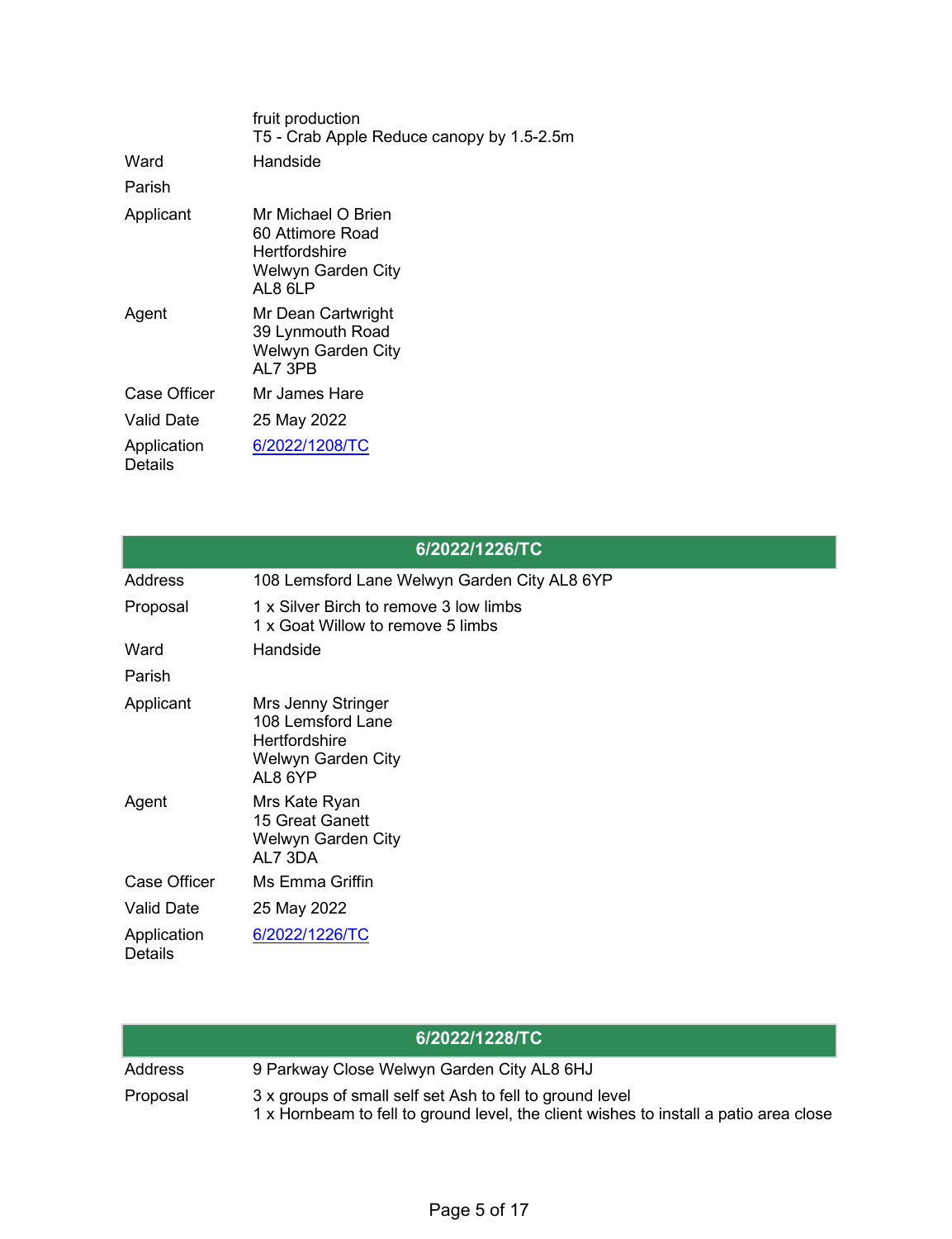|                        | to the tree and landscape the remaining section of the garden<br>1 X Twin stemmed sycamore to reduce by 1.5m height & width<br>1 x Sycamore to reduce by 2.5m height & 1m width |
|------------------------|---------------------------------------------------------------------------------------------------------------------------------------------------------------------------------|
| Ward                   | Handside                                                                                                                                                                        |
| Parish                 |                                                                                                                                                                                 |
| Applicant              | Ms Bernadette Hynes<br>9 Parkway Close<br><b>Hertfordshire</b><br>Welwyn Garden City<br>AL8 6HJ                                                                                 |
| Agent                  | Mrs Kate Ryan<br>15 Great Ganett<br>Welwyn Garden City<br>AL7 3DA                                                                                                               |
| Case Officer           | Ms Emma Griffin                                                                                                                                                                 |
| Valid Date             | 25 May 2022                                                                                                                                                                     |
| Application<br>Details | 6/2022/1228/TC                                                                                                                                                                  |

|                               | 6/2022/1134/PN8                                                                                                              |
|-------------------------------|------------------------------------------------------------------------------------------------------------------------------|
| Address                       | 76 Birchwood Avenue Hatfield AL10 0PS                                                                                        |
| Proposal                      | Prior approval for the erection of a single story rear extension measuring 6m in<br>depth, 3.4m in height, 2.6m to the eaves |
| Ward                          | Hatfield Cent.                                                                                                               |
| Parish                        | Hatfield                                                                                                                     |
| Applicant                     | Mr Dorel Gliga<br>76 Birchwood Avenue<br><b>Hertfordshire</b><br>Hatfield<br><b>AL10 0PS</b>                                 |
| Agent                         | Mr Andrei Craiescu<br>65 Paston Road<br><b>Hemel Hempstead</b><br>HP <sub>2</sub> 5AY                                        |
| <b>Case Officer</b>           | <b>Ms Kirsty Shirley</b>                                                                                                     |
| <b>Valid Date</b>             | 27 May 2022                                                                                                                  |
| Application<br><b>Details</b> | 6/2022/1134/PN8                                                                                                              |

## **6/2022/1107/OUTLINE**

Address Roebuck Farm Lemsford Village Lemsford AL8 7TW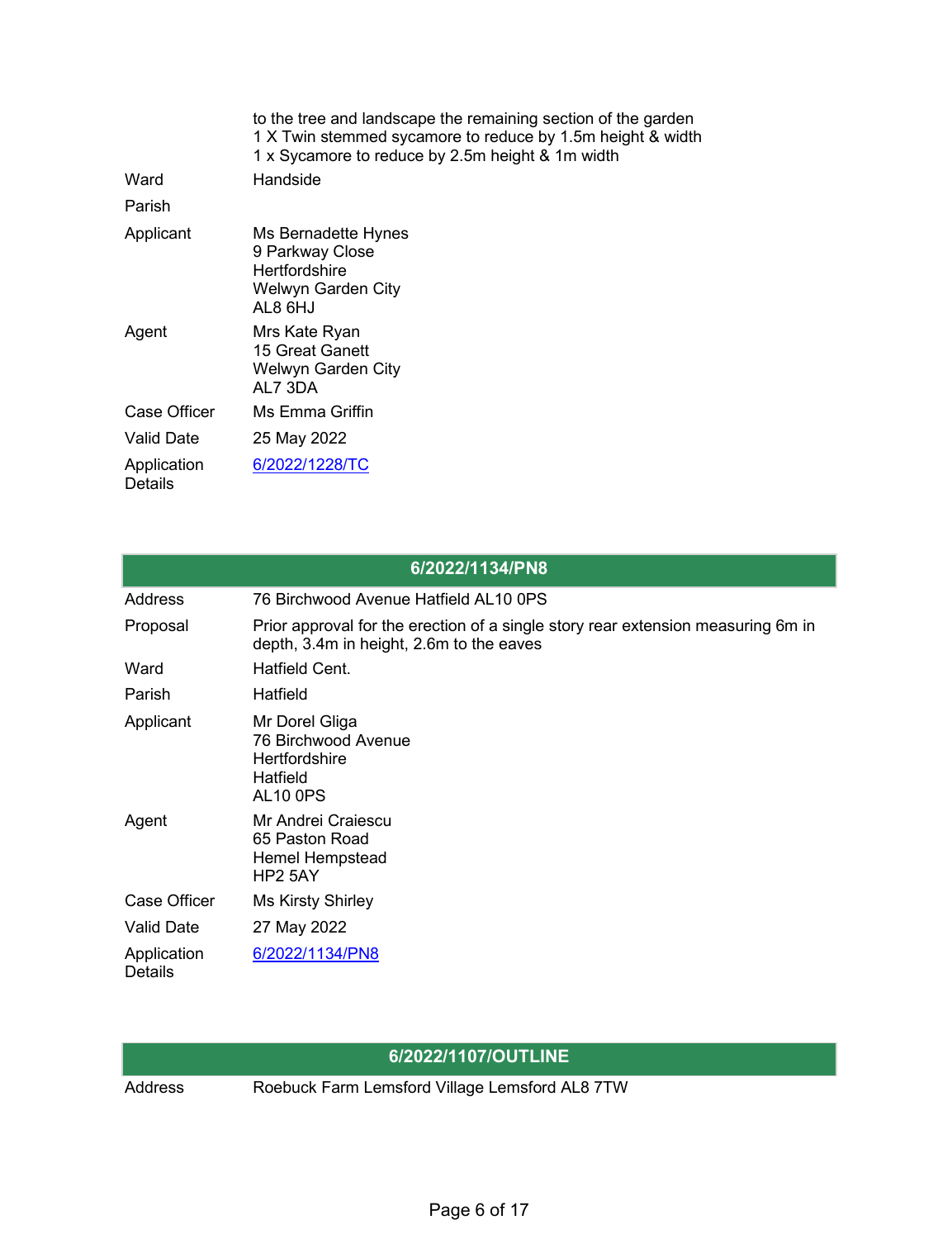| Proposal                      | Outline Application for the development of up to 33 no. dwellings (Use Class C3)<br>together with all ancillary works (all matters reserved except access) at land at<br>Roebuck Farm, Lemsford Village |
|-------------------------------|---------------------------------------------------------------------------------------------------------------------------------------------------------------------------------------------------------|
| Ward                          | <b>Hatfield Villages</b>                                                                                                                                                                                |
| Parish                        | Hatfield                                                                                                                                                                                                |
| Applicant                     | <b>Shortgrove Developments Ltd</b><br>The Forge<br><b>Basingstoke Road</b><br><b>Three Mile Cross</b><br>Reading<br>RG7 1AT                                                                             |
| Agent                         | Ms Maria Boyce<br><b>Matthew Murray House</b><br>Unit 9 First<br>97 Water Lane<br><b>Holbeck</b><br>Leeds<br><b>LS11 5QN</b>                                                                            |
| <b>Case Officer</b>           | Mr Raymond Lee                                                                                                                                                                                          |
| <b>Valid Date</b>             | 30 May 2022                                                                                                                                                                                             |
| Application<br><b>Details</b> | 6/2022/1107/OUTLINE                                                                                                                                                                                     |
| Call In Expiry<br>Date        | 20 June 2022                                                                                                                                                                                            |

|                               | 6/2022/1262/LAWP                                                                          |
|-------------------------------|-------------------------------------------------------------------------------------------|
| <b>Address</b>                | 69 Campion Road Hatfield AL10 9FA                                                         |
| Proposal                      | Certificate of lawfulness for the erection of a fence up to 1m in height                  |
| Ward                          | <b>Hatfield Villages</b>                                                                  |
| Parish                        | Hatfield                                                                                  |
| Applicant                     | Mr Nhan Chu Huu<br>69 Campion Road<br><b>Hertfordshire</b><br>Hatfield<br><b>AL10 9FA</b> |
| Agent                         | Mr Nhan Chu Huu<br>69 Campion Road<br><b>Hertfordshire</b><br>Hatfield<br><b>AL10 9FA</b> |
| Case Officer                  | Ms Ashley Ransome                                                                         |
| <b>Valid Date</b>             | 27 May 2022                                                                               |
| Application<br><b>Details</b> | 6/2022/1262/LAWP                                                                          |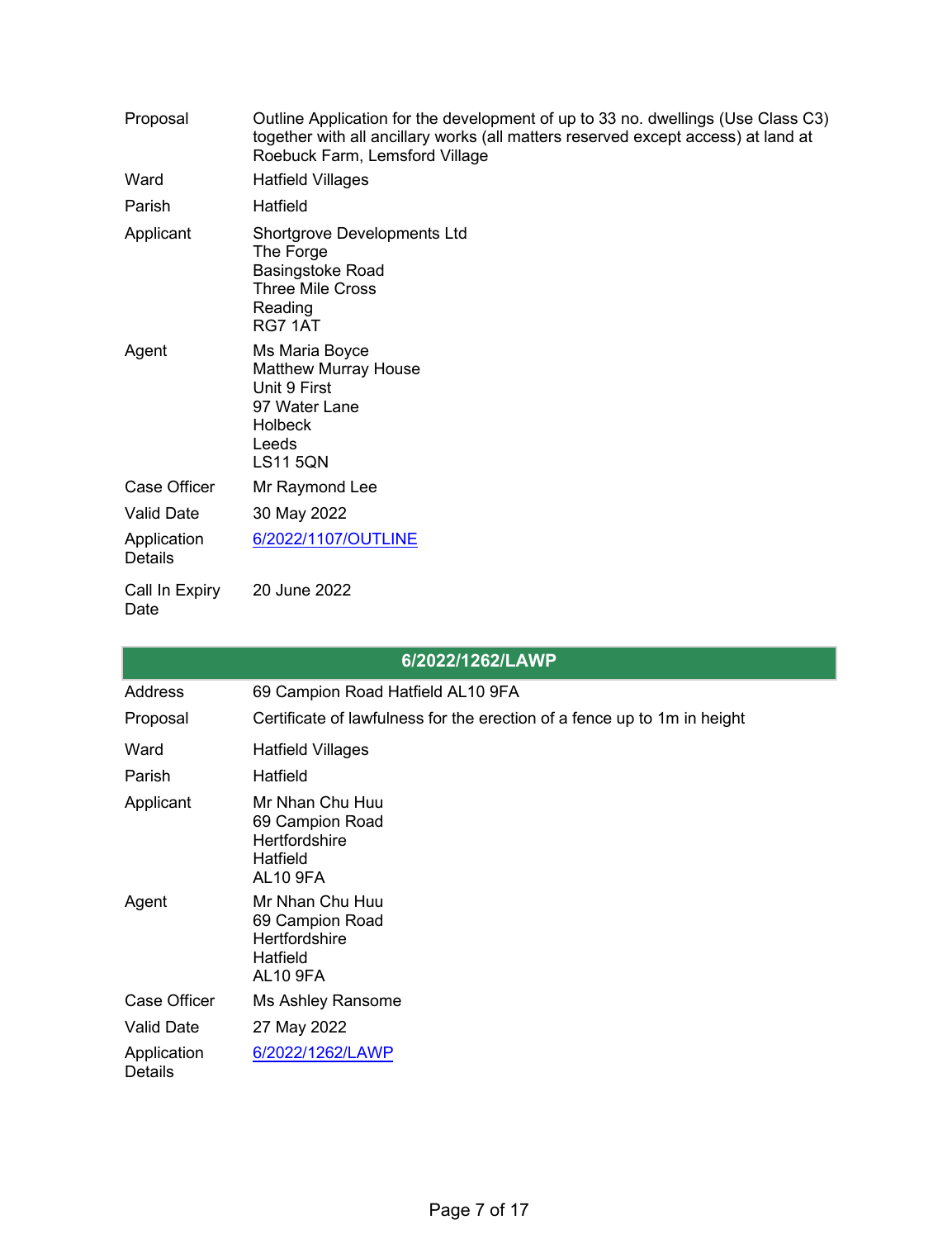|                               | 6/2022/1167/HOUSE                                                                          |
|-------------------------------|--------------------------------------------------------------------------------------------|
| Address                       | 1 Chapelfield Close Welwyn Garden City AL7 4FU                                             |
| Proposal                      | Erection of single storey garden room to accommodate a home gym and garden<br>store        |
| Ward                          | <b>Howlands</b>                                                                            |
| Parish                        |                                                                                            |
| Applicant                     | Mr Matthew Wright<br>1 Chapelfield Close<br>Hertfordshire<br>Welwyn Garden City<br>AL7 4FU |
| Agent                         | Mr David Scott<br>1 Watton Road<br>Knebworth<br>SG3 6AH                                    |
| Case Officer                  | Ms Ashley Ransome                                                                          |
| <b>Valid Date</b>             | 20 May 2022                                                                                |
| Application<br><b>Details</b> | 6/2022/1167/HOUSE                                                                          |
| Call In Expiry<br>Date        | 20 June 2022                                                                               |

| 6/2022/1224/HOUSE             |                                                                                                    |  |
|-------------------------------|----------------------------------------------------------------------------------------------------|--|
| Address                       | 17 Thistle Grove Welwyn Garden City AL7 4AD                                                        |  |
| Proposal                      | Erection of a conservatory                                                                         |  |
| Ward                          | <b>Howlands</b>                                                                                    |  |
| Parish                        |                                                                                                    |  |
| Applicant                     | Mr & Mrs Jack Jeffrey<br>17 Thistle Grove<br>Welwyn Garden City<br>AL74AD                          |  |
| Agent                         | <b>Mr Stuart Cook</b><br><b>HED House</b><br>60a Bridge Road East<br>Welwyn Garden City<br>AL7 1JU |  |
| Case Officer                  | <b>Ms Kirsty Shirley</b>                                                                           |  |
| <b>Valid Date</b>             | 25 May 2022                                                                                        |  |
| Application<br><b>Details</b> | 6/2022/1224/HOUSE                                                                                  |  |
| Call In Expiry<br>Date        | 21 June 2022                                                                                       |  |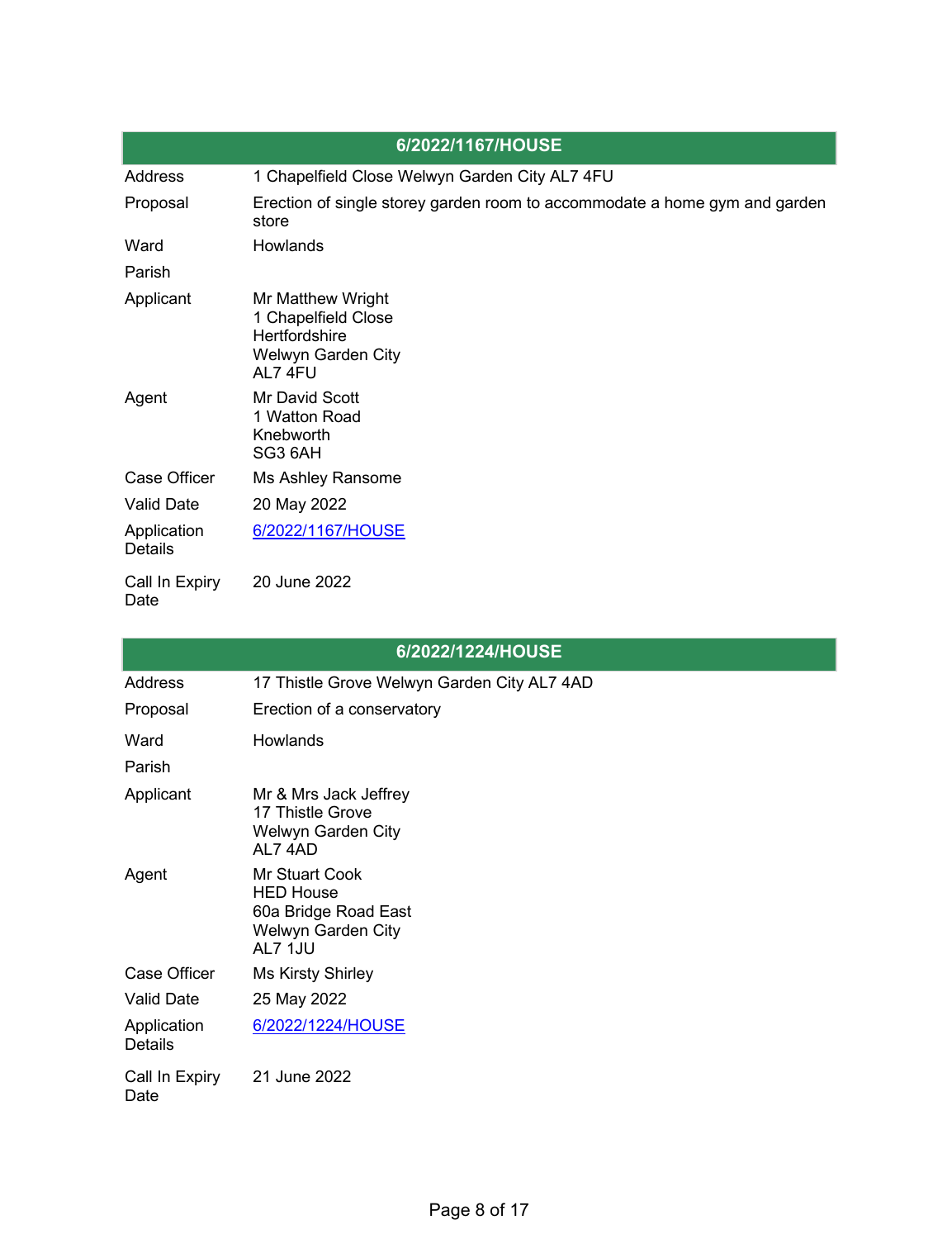|                               | 6/2022/1248/LAWP                                                                                                        |
|-------------------------------|-------------------------------------------------------------------------------------------------------------------------|
| Address                       | Manor Cottage Vineyards Road Northaw Potters Bar EN6 4PQ                                                                |
| Proposal                      | Certificate of lawfulness for the erection of a single storey side extension                                            |
| Ward                          | Northaw and Cuffley                                                                                                     |
| Parish                        | Northaw and Cuffley                                                                                                     |
| Applicant                     | <b>IAMA Properties LTD</b><br>Unit 8<br>Alpha Business Park<br><b>Travellers Close</b><br><b>Welham Green</b><br>AL97NT |
| Agent                         | Mr Alexander Hopkins<br>66a<br><b>High Street</b><br><b>Potters Bar</b><br>EN6 5AB                                      |
| Case Officer                  | <b>Ms Kirsty Shirley</b>                                                                                                |
| <b>Valid Date</b>             | 27 May 2022                                                                                                             |
| Application<br><b>Details</b> | 6/2022/1248/LAWP                                                                                                        |

|           | 6/2022/1197/TC                                                                                                                                                                                                                                                                                                                                                                                                                                                                                                                                                                                                                                                                                                                                                                                                                              |
|-----------|---------------------------------------------------------------------------------------------------------------------------------------------------------------------------------------------------------------------------------------------------------------------------------------------------------------------------------------------------------------------------------------------------------------------------------------------------------------------------------------------------------------------------------------------------------------------------------------------------------------------------------------------------------------------------------------------------------------------------------------------------------------------------------------------------------------------------------------------|
| Address   | 7 Densley Close Welwyn Garden City AL8 7JX                                                                                                                                                                                                                                                                                                                                                                                                                                                                                                                                                                                                                                                                                                                                                                                                  |
| Proposal  | T1 Oak to reduce by 2m in height and 2.5m in width to maintain size and spread<br>T2 Oak to reduce by 2m in height and 3m in width to allow more ambient light<br>into property and lawn area. This tree is very central and dominates the sky.<br>T3 Oak to fell to ground level. The tree is suppressed by the larger trees so has<br>little lower growth and mainly on to the top and rear. The tree is not helping with<br>debris and bird feces on the clients hot tub and decking area. This would also<br>help with light improvement in the main lawn area.<br>T4 Cherry (located in Scholars mews) to fell to ground level. The tree is leaning<br>heavily and is in poor condition.<br>T5 Ash (located in Scholars mews) to fell to ground level Again this tree leans<br>excessively over the boundary and is of poor condition. |
| Ward      | <b>Sherrards</b>                                                                                                                                                                                                                                                                                                                                                                                                                                                                                                                                                                                                                                                                                                                                                                                                                            |
| Parish    |                                                                                                                                                                                                                                                                                                                                                                                                                                                                                                                                                                                                                                                                                                                                                                                                                                             |
| Applicant | Mr David Ilett<br><b>7 Densley Close</b><br>Hertfordshire<br>Welwyn Garden City<br>AL8 7JX                                                                                                                                                                                                                                                                                                                                                                                                                                                                                                                                                                                                                                                                                                                                                  |
| Agent     | Mrs Kate Ryan<br>15 Great Ganett<br><b>Welwyn Garden City</b><br>AL7 3DA                                                                                                                                                                                                                                                                                                                                                                                                                                                                                                                                                                                                                                                                                                                                                                    |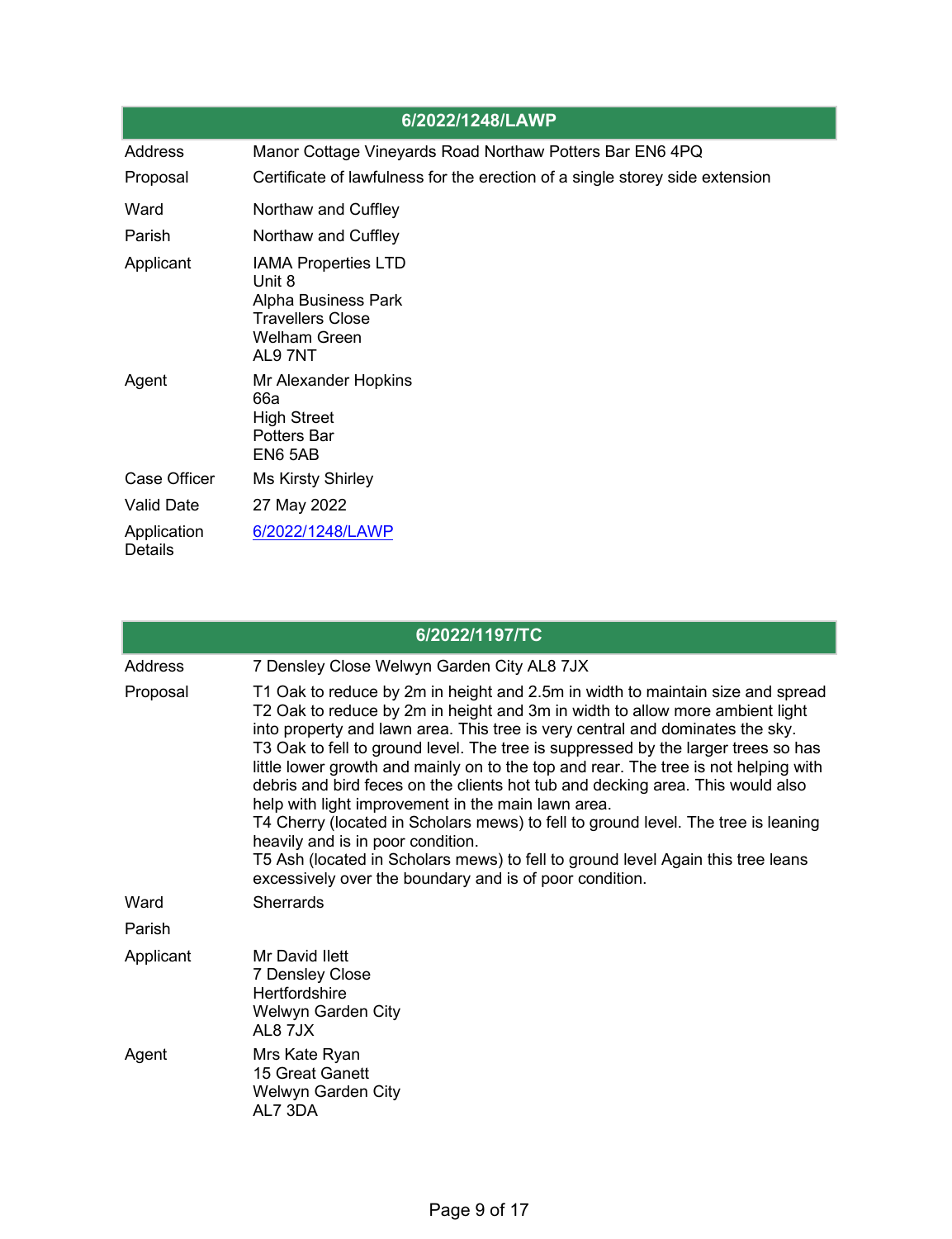| Case Officer                  | Ms M Hill      |
|-------------------------------|----------------|
| Valid Date                    | 24 May 2022    |
| Application<br><b>Details</b> | 6/2022/1197/TC |

|                               | 6/2022/1244/TC                                                                                               |
|-------------------------------|--------------------------------------------------------------------------------------------------------------|
| Address                       | 61 Pentley Park Welwyn Garden City AL8 7SF                                                                   |
| Proposal                      | T1 -Oak- Reduce the crown all round by 2-3 metres to maintain its size and<br>shape for the garden           |
| Ward                          | <b>Sherrards</b>                                                                                             |
| Parish                        |                                                                                                              |
| Applicant                     | Mr Thornton<br>61 Pentley Park<br>Hertfordshire<br><b>Welwyn Garden City</b><br>AL87SF                       |
| Agent                         | <b>Robinson Tree Services Ltd</b><br><b>Beech Farm</b><br><b>Coopers Green Lane</b><br>St. Albans<br>AL4 9HP |
| Case Officer                  | Mr James Hare                                                                                                |
| <b>Valid Date</b>             | 26 May 2022                                                                                                  |
| Application<br><b>Details</b> | 6/2022/1244/TC                                                                                               |

| 6/2022/1098/HOUSE |  |
|-------------------|--|
|                   |  |

| Address   | 8 Welham Close Welham Green Hatfield Hertfordshire AL9 7PP                                       |
|-----------|--------------------------------------------------------------------------------------------------|
| Proposal  | Installation of electronic sliding gates to front boundary of the property                       |
| Ward      | Welham Green & Hatfield South                                                                    |
| Parish    | North Mymms                                                                                      |
| Applicant | co/agent<br>8 Welham Close<br><b>Welham Green</b><br><b>Hertfordshire</b><br>Hatfield<br>AL9 7PP |
| Agent     | Mr Robert Marchant<br>189 Oakleigh Road North<br>Whetstone<br>London<br>N20 0TU                  |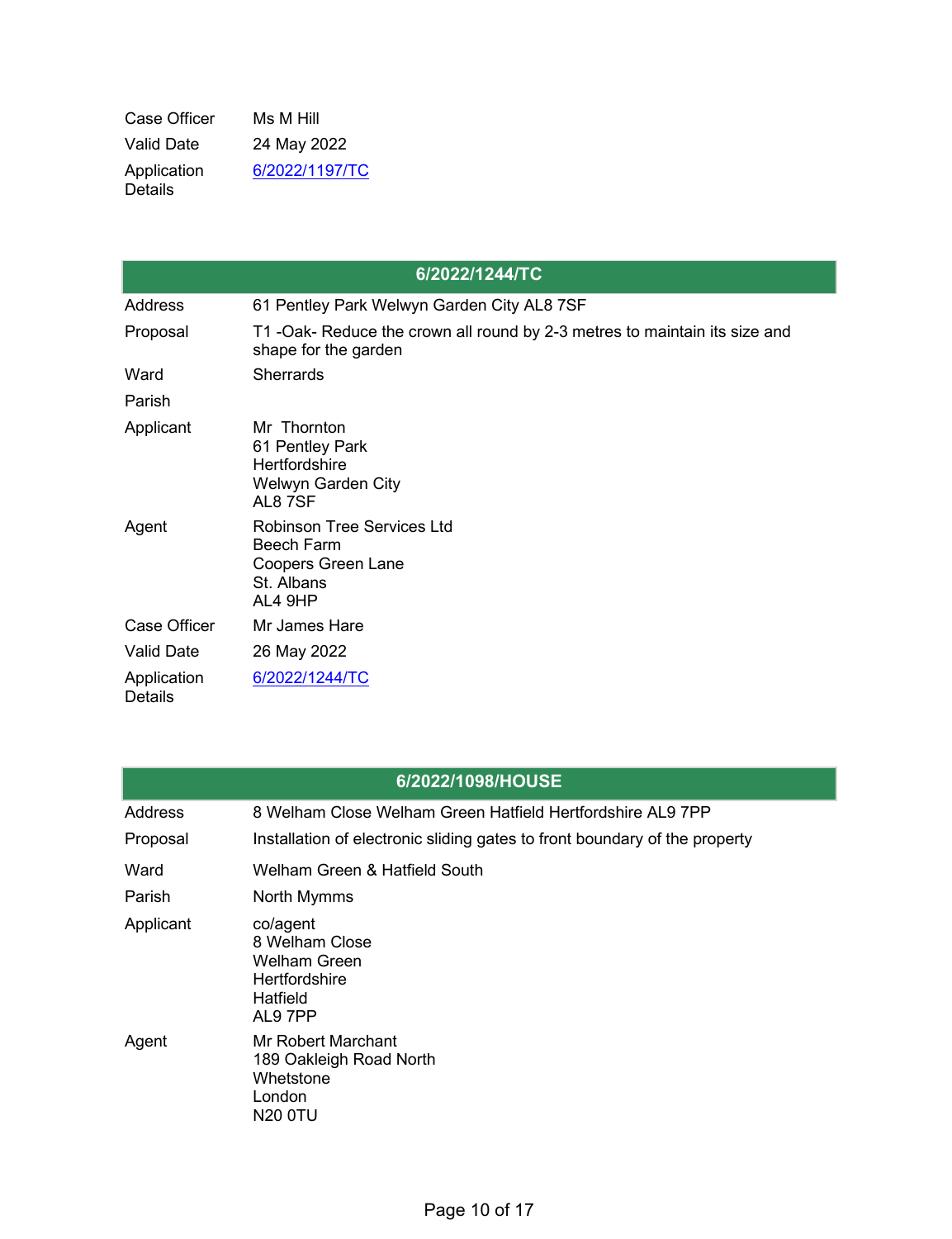| <b>Case Officer</b>           | Ms Ashley Ransome |
|-------------------------------|-------------------|
| Valid Date                    | 11 May 2022       |
| Application<br><b>Details</b> | 6/2022/1098/HOUSE |
| Call In Expiry                | 17 June 2022      |

Date

|                               | 6/2022/1220/TPO                                                                                                                                                                  |
|-------------------------------|----------------------------------------------------------------------------------------------------------------------------------------------------------------------------------|
| <b>Address</b>                | 17A Chestnut Walk Welwyn AL6 0SD                                                                                                                                                 |
| Proposal                      | Sweet chestnut (T1) - removal of low-hanging branches that overhang road and<br>driveway, and removal of dead branches. Crown lift to 4m and crown shape and<br>reduction by 40% |
|                               | Sweet chestnut (T3) - removal of low-hanging branches that overhang path and<br>obstruct windows. Crown list to 4m and crown shape and reduction by 20%                          |
|                               | This is an amendment to my original application (ref: 6/2022/0260/TPO) which<br>did not include the crown reduction.                                                             |
| Ward                          | <b>Welwyn East</b>                                                                                                                                                               |
| Parish                        | Welwyn                                                                                                                                                                           |
| Applicant                     | Mr M Covington<br>17A Chestnut Walk<br>Welwyn<br>AL6 OSD                                                                                                                         |
| Agent                         | Mr M Covington<br><b>17A Chestnut Walk</b><br>Welwyn<br>AL6 OSD                                                                                                                  |
| Case Officer                  | Ms M Hill                                                                                                                                                                        |
| <b>Valid Date</b>             | 25 May 2022                                                                                                                                                                      |
| Application<br><b>Details</b> | 6/2022/1220/TPO                                                                                                                                                                  |

|           | 6/2022/1225/COND                                                                                                                                                                           |
|-----------|--------------------------------------------------------------------------------------------------------------------------------------------------------------------------------------------|
| Address   | 58 Hertford Road Digswell Welwyn AL6 0BX                                                                                                                                                   |
| Proposal  | Submission of details pursuant to condition 1 (windows, doors, rooflights, eaves,<br>verges and junctions) and condition 2 (external materials) on planning reference<br>6/2021/0059/HOUSE |
| Ward      | <b>Welwyn East</b>                                                                                                                                                                         |
| Parish    | Welwyn                                                                                                                                                                                     |
| Applicant | Mr & Mrs Hopkinson<br>58 Hertford Road<br><b>Digswell</b><br>Hertfordshire                                                                                                                 |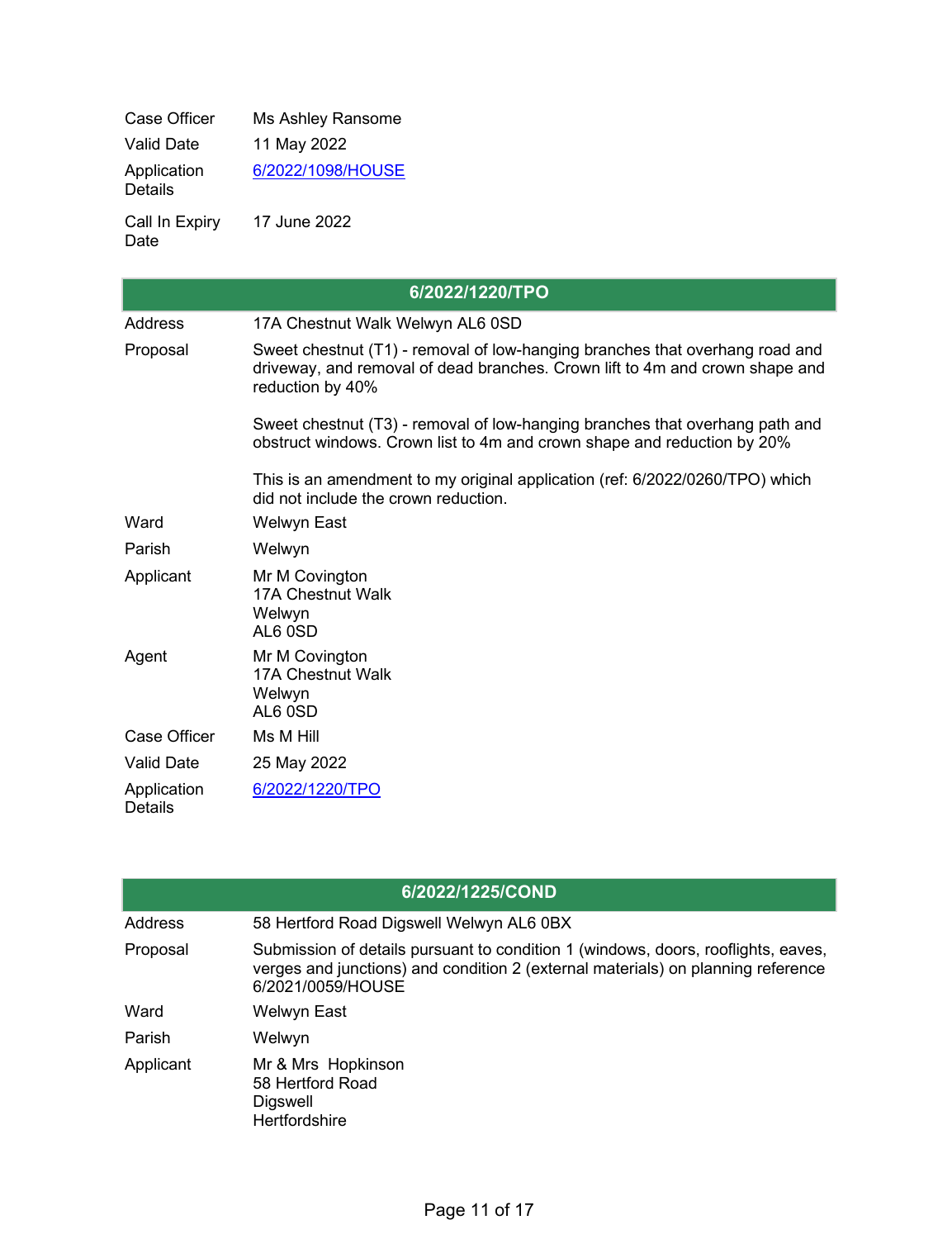|                        | Welwyn<br>AL6 0BX                                                  |
|------------------------|--------------------------------------------------------------------|
| Agent                  | Mr Adam Grant<br>5 Croft Lane<br>Letchworth Garden City<br>SG6 1AS |
| <b>Case Officer</b>    | <b>Ms Emily Stainer</b>                                            |
| Valid Date             | 25 May 2022                                                        |
| Application<br>Details | 6/2022/1225/COND                                                   |

|                               | 6/2022/1230/COND                                                                                                                                                                                                                                           |
|-------------------------------|------------------------------------------------------------------------------------------------------------------------------------------------------------------------------------------------------------------------------------------------------------|
| Address                       | 58 Hertford Road Digswell Welwyn AL6 0BX                                                                                                                                                                                                                   |
| Proposal                      | Submission of details pursuant to condition 1 (structural interventions), condition<br>2 (windows, doors, rooflights, eaves, verges and junctions), condition 3 (external<br>materials) and condition 4 (insulation) on planning permission 6/2021/0060/LB |
| Ward                          | Welwyn East                                                                                                                                                                                                                                                |
| Parish                        | Welwyn                                                                                                                                                                                                                                                     |
| Applicant                     | Mr & Mrs Hopkinson<br>58 Hertford Road<br>Digswell<br><b>Hertfordshire</b><br>Welwyn<br>AL6 0BX                                                                                                                                                            |
| Agent                         | Mr Adam Grant<br>5 Croft Lane<br>Letchworth Garden City<br><b>SG6 1AS</b>                                                                                                                                                                                  |
| Case Officer                  | Ms Emily Stainer                                                                                                                                                                                                                                           |
| <b>Valid Date</b>             | 25 May 2022                                                                                                                                                                                                                                                |
| Application<br><b>Details</b> | 6/2022/1230/COND                                                                                                                                                                                                                                           |

|           | 6/2022/1162/TPO                                                                |
|-----------|--------------------------------------------------------------------------------|
| Address   | 7 Welwyn Hall Gardens Welwyn Hertfordshire AL6 9LF                             |
| Proposal  | Lime tree (T1) - reduce by approx 5m to below longitudinal splits in main stem |
| Ward      | Welwyn West                                                                    |
| Parish    | Welwyn                                                                         |
| Applicant | Dr Richard Jaszek                                                              |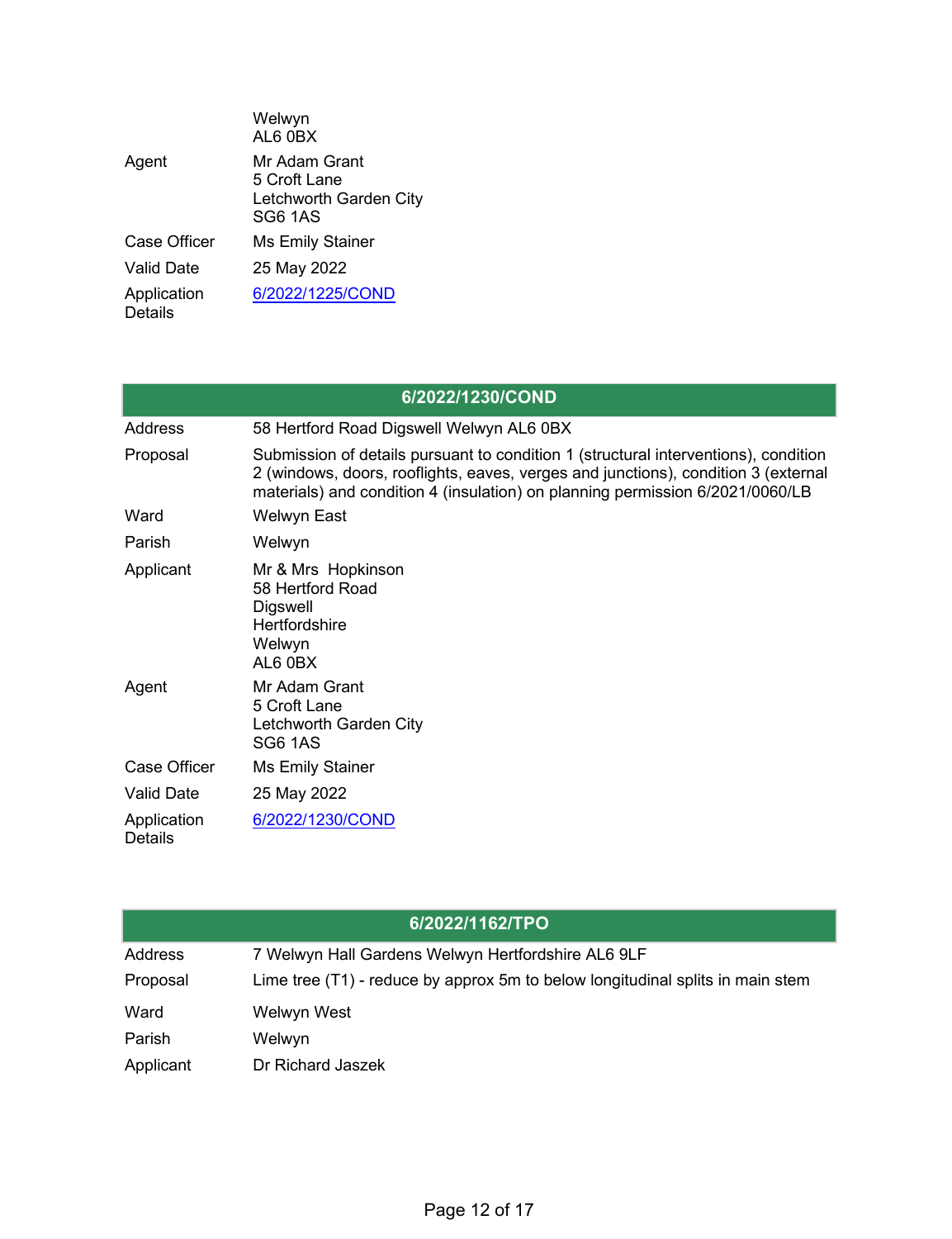|                               | 7 Welwyn Hall Gardens<br>Welwyn<br>AL6 9LF                      |
|-------------------------------|-----------------------------------------------------------------|
| Agent                         | Dr Richard Jaszek<br>7 Welwyn Hall Gardens<br>Welwyn<br>AL6 9LF |
| <b>Case Officer</b>           | Mr James Hare                                                   |
| Valid Date                    | 20 May 2022                                                     |
| Application<br><b>Details</b> | 6/2022/1162/TPO                                                 |

| <b>Estate Management Applications</b> |                                                                                                                                                                                                                                                                                                                                                                                                                                                                                                                                                                                                                                                                                                                                                                                                              |  |
|---------------------------------------|--------------------------------------------------------------------------------------------------------------------------------------------------------------------------------------------------------------------------------------------------------------------------------------------------------------------------------------------------------------------------------------------------------------------------------------------------------------------------------------------------------------------------------------------------------------------------------------------------------------------------------------------------------------------------------------------------------------------------------------------------------------------------------------------------------------|--|
| 6/2022/1158/EMT                       |                                                                                                                                                                                                                                                                                                                                                                                                                                                                                                                                                                                                                                                                                                                                                                                                              |  |
| <b>Address</b>                        | 22 Ingles Welwyn Garden City AL8 7HH                                                                                                                                                                                                                                                                                                                                                                                                                                                                                                                                                                                                                                                                                                                                                                         |  |
| Proposal                              | T1 - Sycamore - Rear garden - Crown reduce to previous pruning points<br>removing up to 4m in height 2.5m on lateral branches to balance<br>T2 - Sycamore - Rear garden - Small self-set - Sectional dismantle and eco plug<br>T3 - Ash - Rear garden - Small self-set - Sectional dismantle and eco plug<br>T4 - Cherry - Rear garden - Two trees forming one crown - Selective prune to<br>balance<br>G1 - Mixed Species Group - Unmaintained - Reform and reshape<br>T5 - Cherry - Front garden. Been heavily reduced previously. Signs of fungal<br>brackets on tree - Selective prune to balance and monitor<br>T6 - LIME - Rear garden - Small self set - Remove and Eco plug<br>These works are all for general maintenance purposes<br>There are no Conservation or TPO restrictions to these trees. |  |
| Ward                                  | <b>Sherrards</b>                                                                                                                                                                                                                                                                                                                                                                                                                                                                                                                                                                                                                                                                                                                                                                                             |  |
| Applicant                             | <b>Catalyst Housing Ltd</b><br>6 Houghton Hall Business Park<br>Porz Avenue<br><b>Houghton Regis</b><br>LU5 5UZ                                                                                                                                                                                                                                                                                                                                                                                                                                                                                                                                                                                                                                                                                              |  |
| Agent                                 | <b>Heritage Trees Ltd</b><br>Unit 3B<br><b>Orchard Cottage</b><br><b>Thorney Mill Road</b><br><b>Iver</b><br><b>Bucks</b><br>SL <sub>0</sub> 9AN                                                                                                                                                                                                                                                                                                                                                                                                                                                                                                                                                                                                                                                             |  |
| <b>Case Officer</b>                   | Ms M Hill                                                                                                                                                                                                                                                                                                                                                                                                                                                                                                                                                                                                                                                                                                                                                                                                    |  |
| <b>Valid Date</b>                     | 26/05/2022                                                                                                                                                                                                                                                                                                                                                                                                                                                                                                                                                                                                                                                                                                                                                                                                   |  |
| Application<br><b>Details</b>         | 6/2022/1158/EMT                                                                                                                                                                                                                                                                                                                                                                                                                                                                                                                                                                                                                                                                                                                                                                                              |  |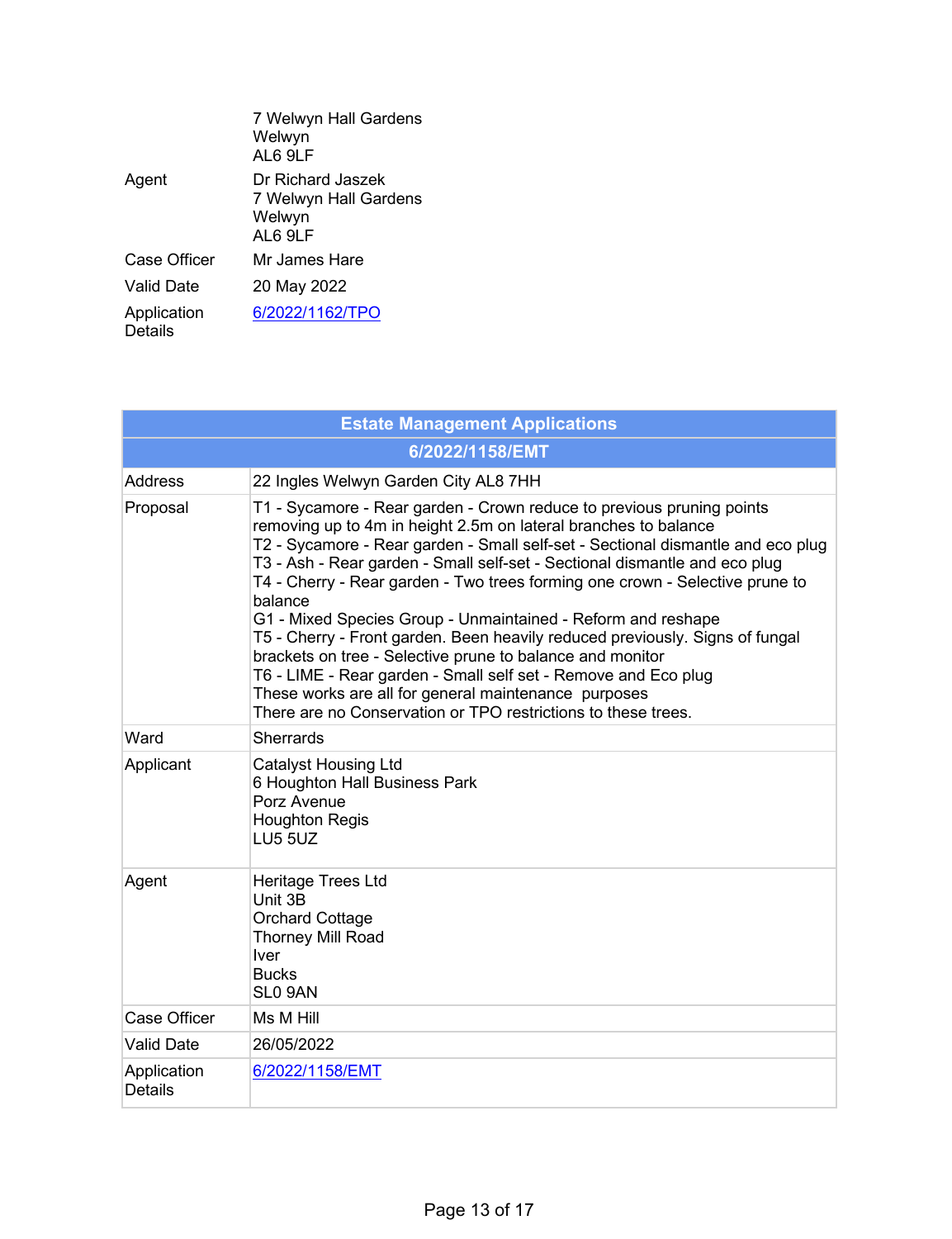|                               | 6/2022/1185/EMT                                                                                                                                                                                                                                                                                                                                                                                                                                                                                                                                                                                                                                                                                                                                                                                                                              |
|-------------------------------|----------------------------------------------------------------------------------------------------------------------------------------------------------------------------------------------------------------------------------------------------------------------------------------------------------------------------------------------------------------------------------------------------------------------------------------------------------------------------------------------------------------------------------------------------------------------------------------------------------------------------------------------------------------------------------------------------------------------------------------------------------------------------------------------------------------------------------------------|
| <b>Address</b>                | 196 Knightsfield Welwyn Garden City AL8 7RQ                                                                                                                                                                                                                                                                                                                                                                                                                                                                                                                                                                                                                                                                                                                                                                                                  |
| Proposal                      | Removal of laurel bushes/hedges to be replaced either privet, hornbeam, yew or<br>beech                                                                                                                                                                                                                                                                                                                                                                                                                                                                                                                                                                                                                                                                                                                                                      |
| Ward                          | <b>Sherrards</b>                                                                                                                                                                                                                                                                                                                                                                                                                                                                                                                                                                                                                                                                                                                                                                                                                             |
| Applicant                     | Aidan Griffin<br>196 Knightsfield<br>Welwyn Garden City<br>AL87RQ                                                                                                                                                                                                                                                                                                                                                                                                                                                                                                                                                                                                                                                                                                                                                                            |
| Agent                         | <b>Aidan Griffin</b><br>196 Knightsfield<br>Welwyn Garden City<br>AL87RQ                                                                                                                                                                                                                                                                                                                                                                                                                                                                                                                                                                                                                                                                                                                                                                     |
| Case Officer                  | Ms M Hill                                                                                                                                                                                                                                                                                                                                                                                                                                                                                                                                                                                                                                                                                                                                                                                                                                    |
| <b>Valid Date</b>             | 23/05/2022                                                                                                                                                                                                                                                                                                                                                                                                                                                                                                                                                                                                                                                                                                                                                                                                                                   |
| Application<br><b>Details</b> | 6/2022/1185/EMT                                                                                                                                                                                                                                                                                                                                                                                                                                                                                                                                                                                                                                                                                                                                                                                                                              |
|                               |                                                                                                                                                                                                                                                                                                                                                                                                                                                                                                                                                                                                                                                                                                                                                                                                                                              |
|                               | 6/2022/1202/EMT                                                                                                                                                                                                                                                                                                                                                                                                                                                                                                                                                                                                                                                                                                                                                                                                                              |
| Address                       | 7 Densley Close Welwyn Garden City AL8 7JX                                                                                                                                                                                                                                                                                                                                                                                                                                                                                                                                                                                                                                                                                                                                                                                                   |
| Proposal                      | T1 Oak to reduce by 2m in height and 2.5m in width to maintain size and spread<br>T2 Oak to reduce by 2m in height and 3 m in width to allow more ambient light<br>into property and lawn area. This tree is very central and dominates the sky.<br>T3 Oak to fell to ground level. The tree is suppressed by the larger trees so has<br>little lower growth and mainly on to the top and rear. The tree is not helping with<br>debris and bird feces on the clients hot tub and decking area. This would also<br>help with light improvement in the main lawn area.<br>T4 Cherry (located in Scholars mews) to fell to ground level. The tree is leaning<br>heavily and is in poor condition.<br>T5 Ash (located in Scholars mews) to fell to ground level Again this tree leans<br>excessively over the boundary and is of poor condition. |
| Ward                          | <b>Sherrards</b>                                                                                                                                                                                                                                                                                                                                                                                                                                                                                                                                                                                                                                                                                                                                                                                                                             |
| Applicant                     | David Ilett<br><b>7 Densley Close</b><br>Welwyn Garden City<br>AL87JX                                                                                                                                                                                                                                                                                                                                                                                                                                                                                                                                                                                                                                                                                                                                                                        |
| Agent                         | <b>Evoke Tree Services Ltd</b><br>15 Great Ganett,<br>Welwyn Garden City,<br>AL7 3DA                                                                                                                                                                                                                                                                                                                                                                                                                                                                                                                                                                                                                                                                                                                                                         |
| Case Officer                  | Ms M Hill                                                                                                                                                                                                                                                                                                                                                                                                                                                                                                                                                                                                                                                                                                                                                                                                                                    |
| <b>Valid Date</b>             | 24/05/2022                                                                                                                                                                                                                                                                                                                                                                                                                                                                                                                                                                                                                                                                                                                                                                                                                                   |
| Application<br><b>Details</b> | 6/2022/1202/EMT                                                                                                                                                                                                                                                                                                                                                                                                                                                                                                                                                                                                                                                                                                                                                                                                                              |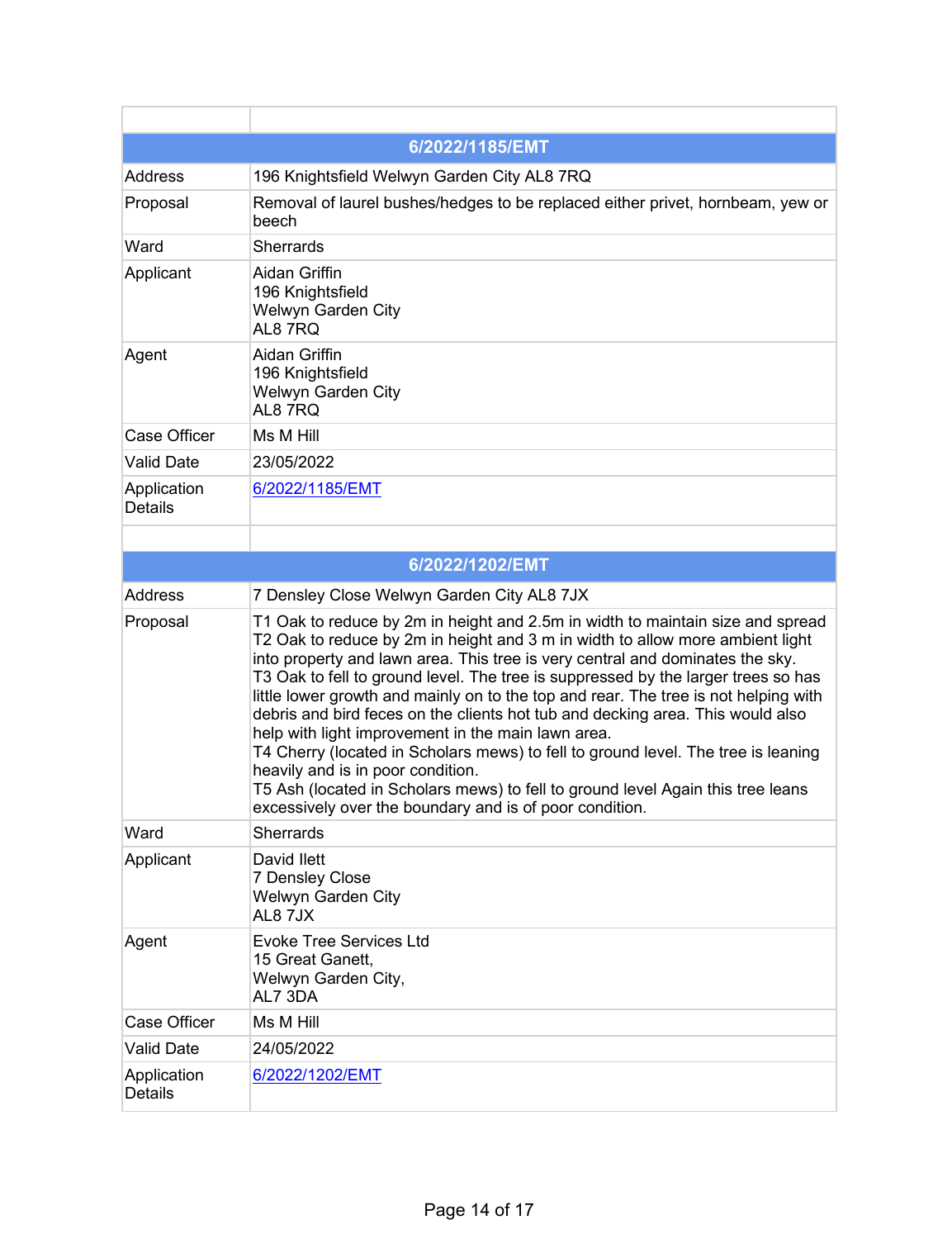|                               | 6/2022/1203/EMT                                                                                                                                                              |
|-------------------------------|------------------------------------------------------------------------------------------------------------------------------------------------------------------------------|
| <b>Address</b>                | 13 Broadfield Place Welwyn Garden City AL8 6LJ                                                                                                                               |
| Proposal                      | 1 x Field Maple to reduce height to approximately 1.5m above ground level. The<br>tree is subsiding due to large trunk cavity. The tree is leaning over a public<br>footpath |
| Ward                          | Handside                                                                                                                                                                     |
| Applicant                     | <b>Tracy Rumble</b><br>13 Broadfield Place<br><b>Welwyn Garden City</b><br>AL8 6LJ                                                                                           |
| Agent                         | <b>Evoke Tree Services Ltd</b><br>15 Great Ganett, Welwyn Garden City, AL7 3DA                                                                                               |
| Case Officer                  | Mr James Hare                                                                                                                                                                |
| <b>Valid Date</b>             | 24/05/2022                                                                                                                                                                   |
| Application<br><b>Details</b> | 6/2022/1203/EMT                                                                                                                                                              |
|                               |                                                                                                                                                                              |
|                               | 6/2022/1232/EMT                                                                                                                                                              |
| Address                       | 368 Knightsfield Welwyn Garden City AL8 7NG                                                                                                                                  |
| Proposal                      | 1 x Lawson Cypress to reduce by approximately 3-4m and match up with trees at<br>the rear                                                                                    |
| Ward                          | <b>Sherrards</b>                                                                                                                                                             |
| Applicant                     | <b>Lucia Parkes</b><br>368 Knightsfield<br>Welwyn Garden City<br>AL87NG                                                                                                      |
| Agent                         | <b>Evoke Tree Services</b><br>15 Great Ganett<br>Welwyn Garden City<br>AL7 3DA                                                                                               |
| <b>Case Officer</b>           | Ms Emma Griffin                                                                                                                                                              |
| <b>Valid Date</b>             | 25/05/2022                                                                                                                                                                   |
| Application<br><b>Details</b> | 6/2022/1232/EMT                                                                                                                                                              |
|                               |                                                                                                                                                                              |
|                               | 6/2022/1233/EMT                                                                                                                                                              |
| <b>Address</b>                | 108 Lemsford Lane Welwyn Garden City AL8 6YP                                                                                                                                 |
| Proposal                      | 1 x Silver Birch to remove 3 low limbs<br>1 x Goat Willow to remove 5 limbs                                                                                                  |
| Ward                          | Handside                                                                                                                                                                     |
| Applicant                     | Jenny Stringer                                                                                                                                                               |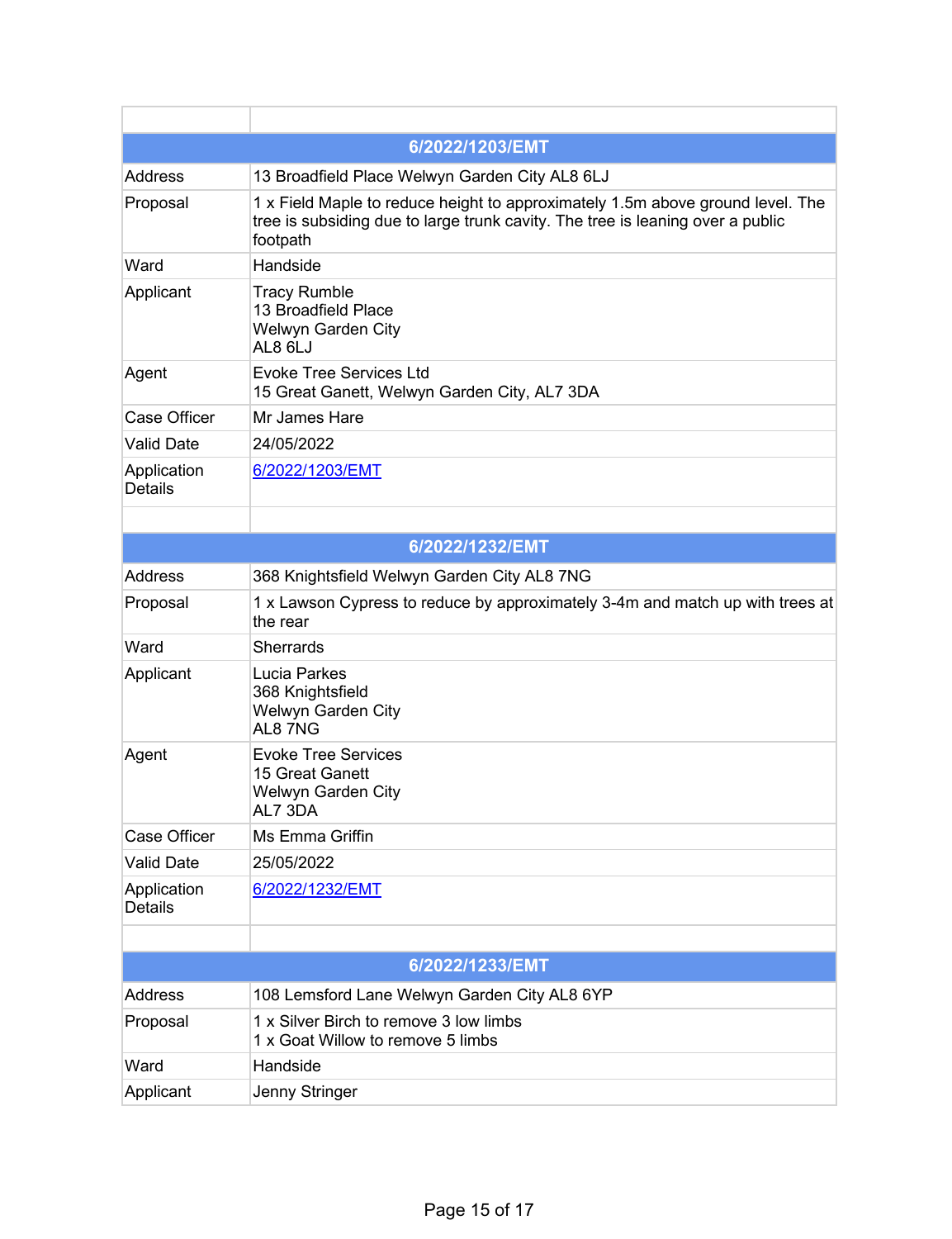|                               | 108 Lemsford Lane<br>Welwyn Garden City<br>AL8 6YP                                                                                                                                                                                                                                                                                     |  |
|-------------------------------|----------------------------------------------------------------------------------------------------------------------------------------------------------------------------------------------------------------------------------------------------------------------------------------------------------------------------------------|--|
| Agent                         | Mrs Kate Ryan<br>15 Great Ganett<br>Welwyn Garden City<br>AL7 3DA                                                                                                                                                                                                                                                                      |  |
| <b>Case Officer</b>           | Mr James Hare                                                                                                                                                                                                                                                                                                                          |  |
| <b>Valid Date</b>             | 25/05/2022                                                                                                                                                                                                                                                                                                                             |  |
| Application<br><b>Details</b> | 6/2022/1233/EMT                                                                                                                                                                                                                                                                                                                        |  |
|                               |                                                                                                                                                                                                                                                                                                                                        |  |
|                               | 6/2022/1235/EMT                                                                                                                                                                                                                                                                                                                        |  |
| Address                       | 9 Parkway Close Welwyn Garden City AL8 6HJ                                                                                                                                                                                                                                                                                             |  |
| Proposal                      | 3 x groups of small self set Ash to fell to ground level.<br>1 x Hornbeam to fell to ground level, the client wishes to install a patio area close<br>to the tree and landscape the remaining section of the garden.<br>1 X twin stemmed Sycamore to reduce by 1.5m height & width<br>1 x Sycamore to reduce by 2.5m height & 1m width |  |
| Ward                          | Handside                                                                                                                                                                                                                                                                                                                               |  |
| Applicant                     | <b>Bernadette Hynes</b><br>9 Parkway Close<br>Welwyn Garden City<br>AL8 6HJ                                                                                                                                                                                                                                                            |  |
| Agent                         | <b>Evoke Tree Services Ltd</b><br>15 Great Ganett, Welwyn Garden City<br>AL7 3DA                                                                                                                                                                                                                                                       |  |
| <b>Case Officer</b>           | Ms Emma Griffin                                                                                                                                                                                                                                                                                                                        |  |
| <b>Valid Date</b>             | 25/05/2022                                                                                                                                                                                                                                                                                                                             |  |
| Application<br><b>Details</b> | 6/2022/1235/EMT                                                                                                                                                                                                                                                                                                                        |  |
|                               |                                                                                                                                                                                                                                                                                                                                        |  |
| 6/2022/1241/EMT               |                                                                                                                                                                                                                                                                                                                                        |  |
| <b>Address</b>                | 56 Blythway Welwyn Garden City AL7 1EF                                                                                                                                                                                                                                                                                                 |  |
| Proposal                      | 1 x Norway Maple to reduce by 2m height & 1.5m width                                                                                                                                                                                                                                                                                   |  |
| Ward                          | Welwyn East                                                                                                                                                                                                                                                                                                                            |  |
| Applicant                     | Sylvia Banks<br>56 Blythway<br>Welwyn Garden City<br>AL7 1EF                                                                                                                                                                                                                                                                           |  |
| Agent                         | Mrs Kate Ryan<br>15 Great Ganett<br>Welwyn Garden City<br>AL7 3DA                                                                                                                                                                                                                                                                      |  |